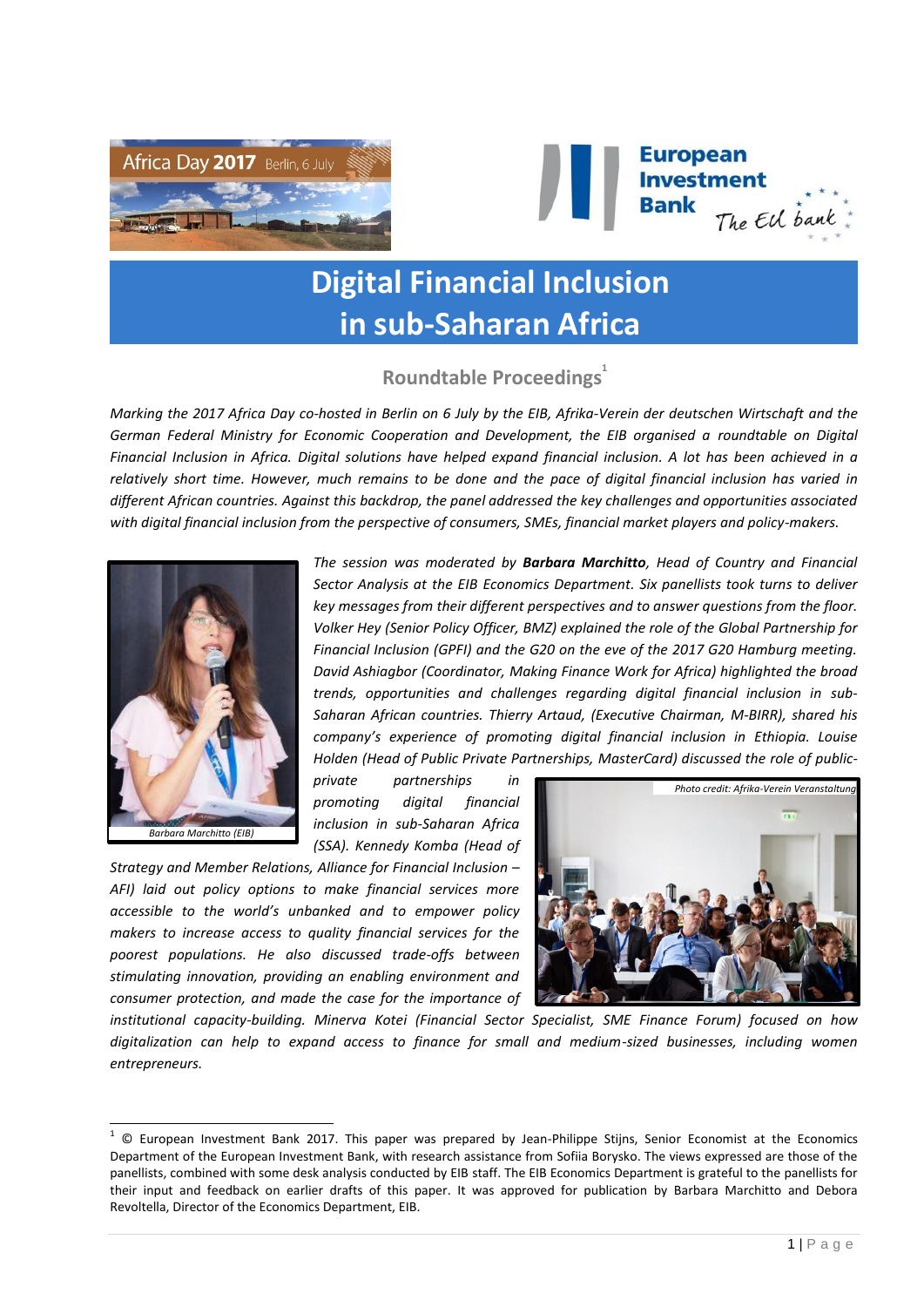#### **Executive Summary**

Mobile and digital technologies have helped boost financial inclusion in sub-Saharan Africa significantly in recent years. The percentage of adults with an account rose from 24% in 2011 to 34% in 2014.<sup>2</sup> Mobile money services provided by FinTechs and Telcos are increasingly filling the gaps left by traditional banks.<sup>3</sup> Mobile money services do not require the same investment in branch infrastructure as traditional banks and agent banking serves lowpopulation density areas at a significantly lower cost than traditional banks. Digital finance still has untapped potential in SSA, provided financial services are tailored to local context and end-user characteristics.

The EIB roundtable on Digital Financial inclusion in SSA addressed how to engage the bottom of the pyramid, including female entrepreneurs and MSMEs. There is a need to strike the right balance between leveraging opportunities and managing risks. Issues of trust, financial capability, regulation, compliance and inter-operability loom large. The role that FinTechs and banks can play in inclusive finance crucially depends on the features of the market in which they operate. Reaching the bottom of the pyramid requires client-centred innovation and the design of products targeting minorities and vulnerable segments of society, including older and disabled people and recognising gender as an additional layer of inequality. Innovative uses of transactional and alternative data can cater digitally to entrepreneurs, and new forms of collaboration between banks, supply chains and FinTechs will continue to emerge.

Reaping the full benefits of digital financial inclusion in SSA requires a comprehensive and coherent multi-stakeholder approach. Such an approach must include the development of a shared vision for digital finance, in which partners play to their different strengths, with support from national government and the aim of providing inter-operable, adaptive and scalable solutions. To build trust between the stakeholders, policy-makers need to articulate and clearly communicate policy objectives and foster domestic and international collaboration, including in terms of peer learning. Consumer protection and supervision ought to keep pace with the rapid changes in the industry. Policymakers should be pro-technology whilst remaining technologically neutral. This means that regulators should encourage technological innovation with an eye to consumer protection and financial stability but refrain from using regulations as a means to push the market towards a particular structure. Rather, they should leave it to market players to adopt whatever technology is most appropriate, making sure that the same regulatory principles apply to all types of market players.

Platforms such as the G20's GPFI have the potential to identify and share promising examples, strengthen networks, promote collaboration and peer-to-peer learning and pave the way for successful implementation. IFIs/DFIs should take part in the global dialogue on digital financial inclusion and support the development of digital finance infrastructure.

# *Taking Stock of Financial Inclusion in SSA*

**David Ashiagbor (MFW4A) set the scene for the discussions by indicating that out of 590 million adults in SSA, 350 million do not have access to an account at a bank or with another type of financial institution.** According to Global Findex data, financial exclusion affects a particularly high proportion of women, young people and people living in rural areas. For traditional banks, building brick-and-mortar branches in low-population density areas is typically not economically viable. Even those who do have a current account often lack access to other basic financial services, including savings accounts, loans and insurance products. With only 34% of adults formally banked, there is huge potential for the development of financial services in Africa to meet the needs of the unbanked.

 2 For 2011, this figure covers accounts at a bank or other types of financial institution, and for 2014 it also covers mobile accounts.

 $^3$  FinTech is used in this paper in its broadest definition as any new technology, software and innovation used to support or enable banking and financial services, typically via mobile phones, in sub-Saharan Africa. Telco is short hand for Telephone Company, a provider of telecommunications services, such as telephony and data communications.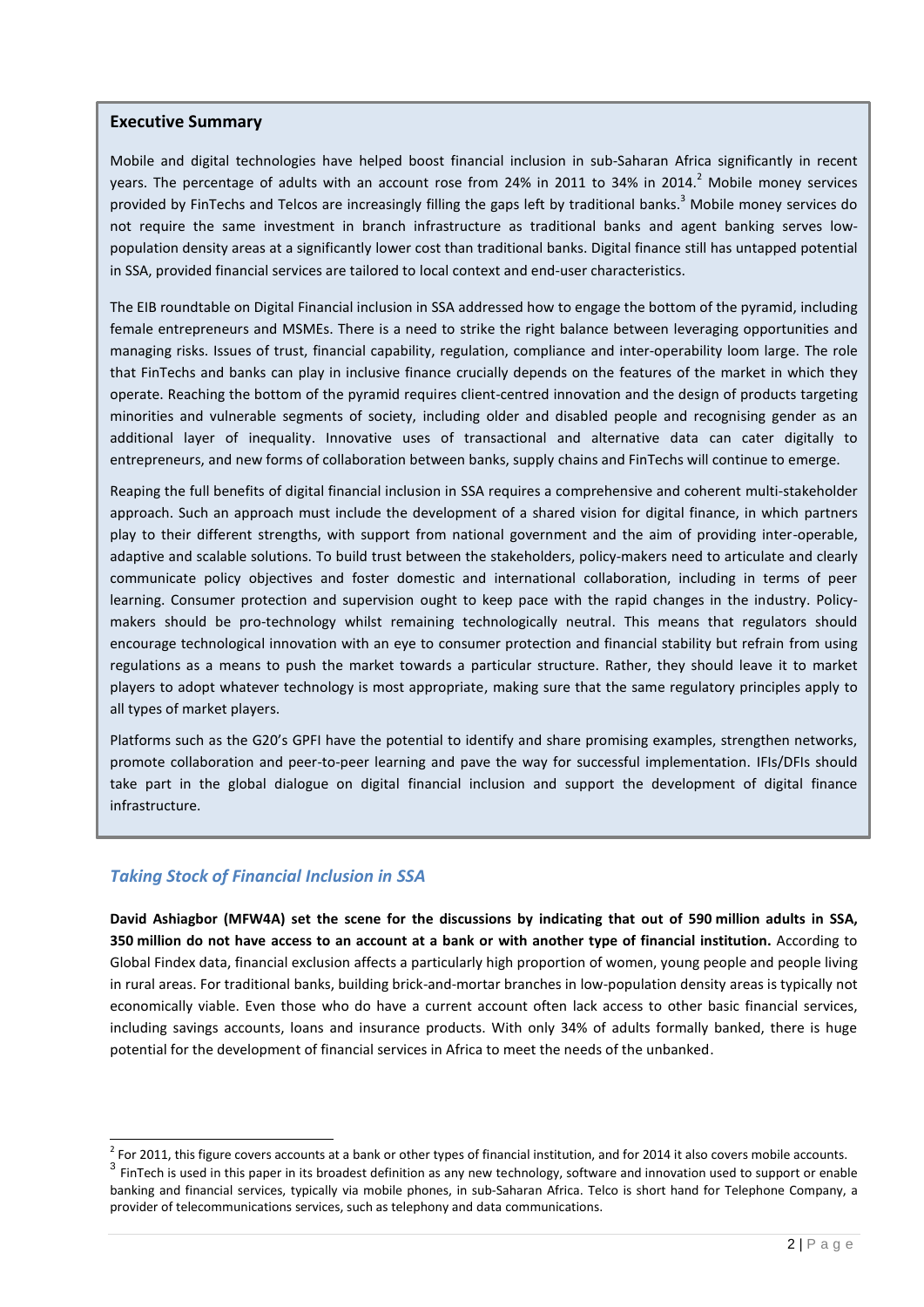

**The gap is increasingly filled by FinTechs and Telcos, mainly through mobile money services. They provide a solution to the lack of infrastructure – via mobile banking – and in terms of last mile services, via agent banking.** The spread of mobile and digital technologies has already helped to significantly boost account ownership in SSA. The proportion of adults with an account, either traditional or mobile, rose from 24% in 2011 to 34% in 2014. Over the same period, the share of adults with an account at a bank or a financial institution increased from 24% to 29%. Therefore, about half of the improvement in financial inclusion is due to the expansion of the traditional banking sector, the other half to that of mobile accounts (Figure 1 below). This trend is accelerating and by December 2016, there were 277 million registered mobile money accounts in SSA – more than the total number of bank accounts in the region. $<sup>4</sup>$  More than 40% of the adult population in a number of countries, including</sup> Kenya, Tanzania, Zimbabwe, Ghana, Uganda, Gabon and Namibia, use mobile money on an active basis.<sup>5</sup>



**Figure 1: Account Ownership in SSA**

Source: Global Financial Inclusion Database (FINDEX) data.

**SSA is the leading region in terms of digital financial inclusion on several accounts.** In 2014, 12% of Africans had a mobile money account, compared to a global figure of 2%. Around half of the world's mobile money providers operate in SSA. Of the 35 mobile money markets of the world that have reached 1 million active accounts, more than half are in SSA. The region is not only leading in numbers, but also in innovation and knowledge-sharing. For instance, Kenya is sharing its learning with regulators and commercial banks from Latin America through the Alliance for Financial Inclusion (AFI) platform. As regards SSA, the concept of agent banking illustrates how FinTechs and traditional banks are competing and/or collaborating. The term 'agent banking' refers to a situation where a financial service provider engages third parties – including shops, service stations and post offices – to deliver financial services on their behalf. In practice, when the end-user is several kilometres away from the nearest bank branch, being able to conduct a financial transaction in a shop is extremely convenient. Mobile accounts are evolving constantly and endusers can not only transfer money but they can also obtain a loan, pay it back, save etc. As such services keep on evolving, mobile account users may never go back to or adopt traditional banking services. In some cases, it is a traditional bank that is the ultimate principal behind mobile accounts provided and serviced by agents. In other cases, Telcos or FinTechs lead the way and offer digital financial services either directly or via their own network of agents.

l

<sup>&</sup>lt;sup>4</sup> GSMA State of the Industry Report – Decade Edition

 $<sup>5</sup>$  An active account is defined as an account that has had a transaction in the last 90 days.</sup>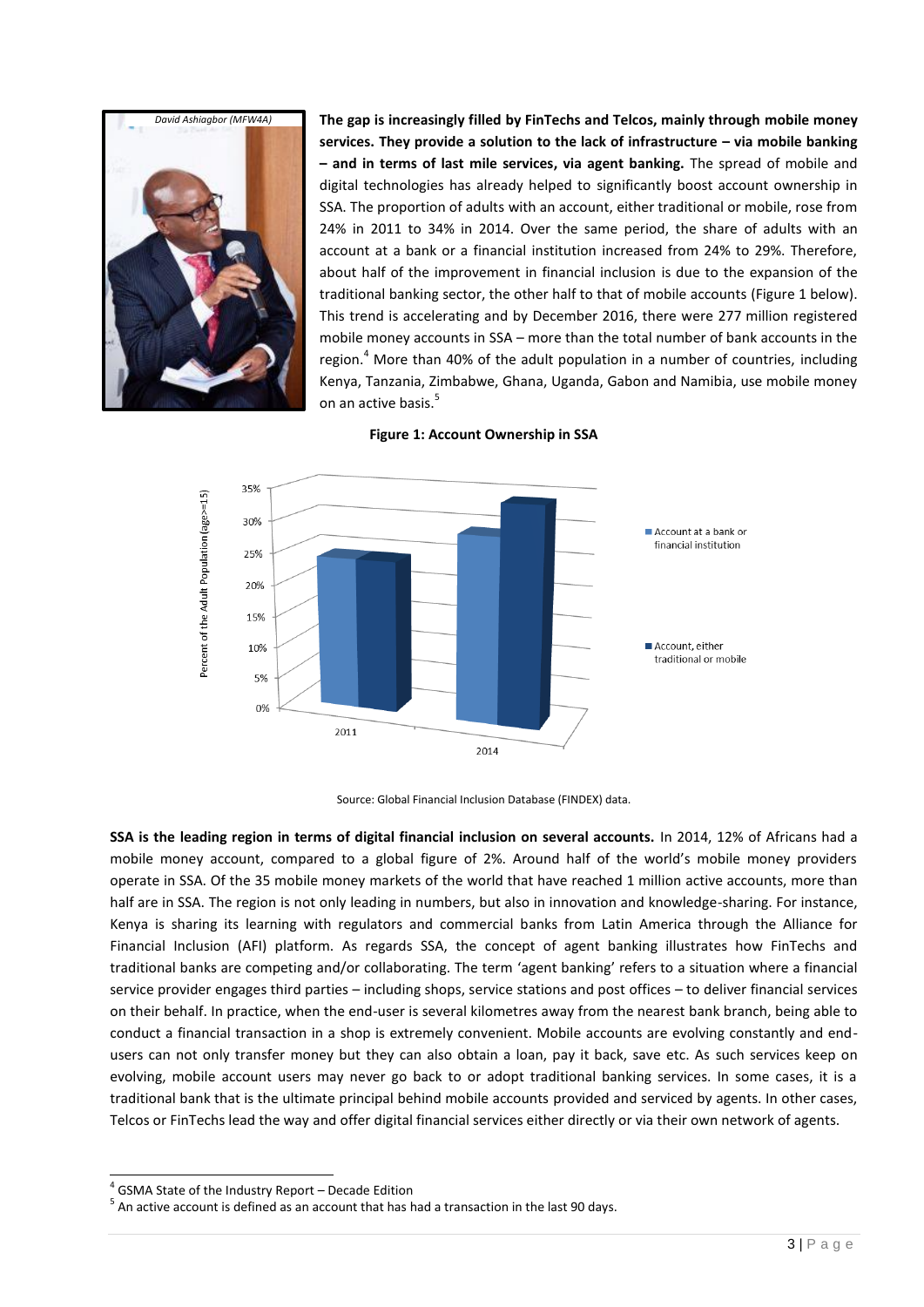**There is, however, a striking diversity of situations with respect to financial inclusion throughout SSA. The degree and nature of financial inclusion challenges vary significantly from country to country and call for tailored financial inclusion strategies.** The case of Mauritius is rather exceptional (Figure 2 below). There, the under-development of mobile accounts can be attributed to very extensive reach through bank accounts, both in urban and rural areas. In Kenya and Botswana bank coverage is relatively good but not in rural areas where mobile accounts offer significant potential. Other countries like Tanzania and Côte d'Ivoire are compensating their rural bank account gap with rising mobile account coverage. In contrast, in countries like the DRC, Ghana, Gabon and Nigeria the rural bank account gap still represents a largely untapped opportunity in terms of digital financial inclusion. In Ethiopia, the deployment of mobile accounts is an even lower hanging fruit. Efforts to enhance digital financial inclusion in Ethiopia are discussed in detail in a later section on pp. 8-9. Correspondingly, there is a wide variety of country circumstances in terms of both mobile phone penetration and volume of mobile transactions (Figure 3). Most countries have seen a rise on both accounts but mobile phone subscriptions do not necessarily translate into mobile money transactions. In fact, the highest shares of mobile transactions in GDP are observed in countries like Kenya, Tanzania and Uganda, which do not stand out particularly in terms of mobile phone penetration. Conversely, in countries like Botswana and Namibia where less than two thirds of adults have a bank account, there are already more mobile phone subscriptions than inhabitants and yet the volume of mobile money transactions is strikingly low. Mobile infrastructure is not the main bottleneck everywhere and digital financial inclusion has a high unrealised potential in many countries.



#### **Figure 2: Bank Account vs. Mobile Account Ownership in select SSA countries (2014)**

Source: Global Financial Inclusion Database (FINDEX) data.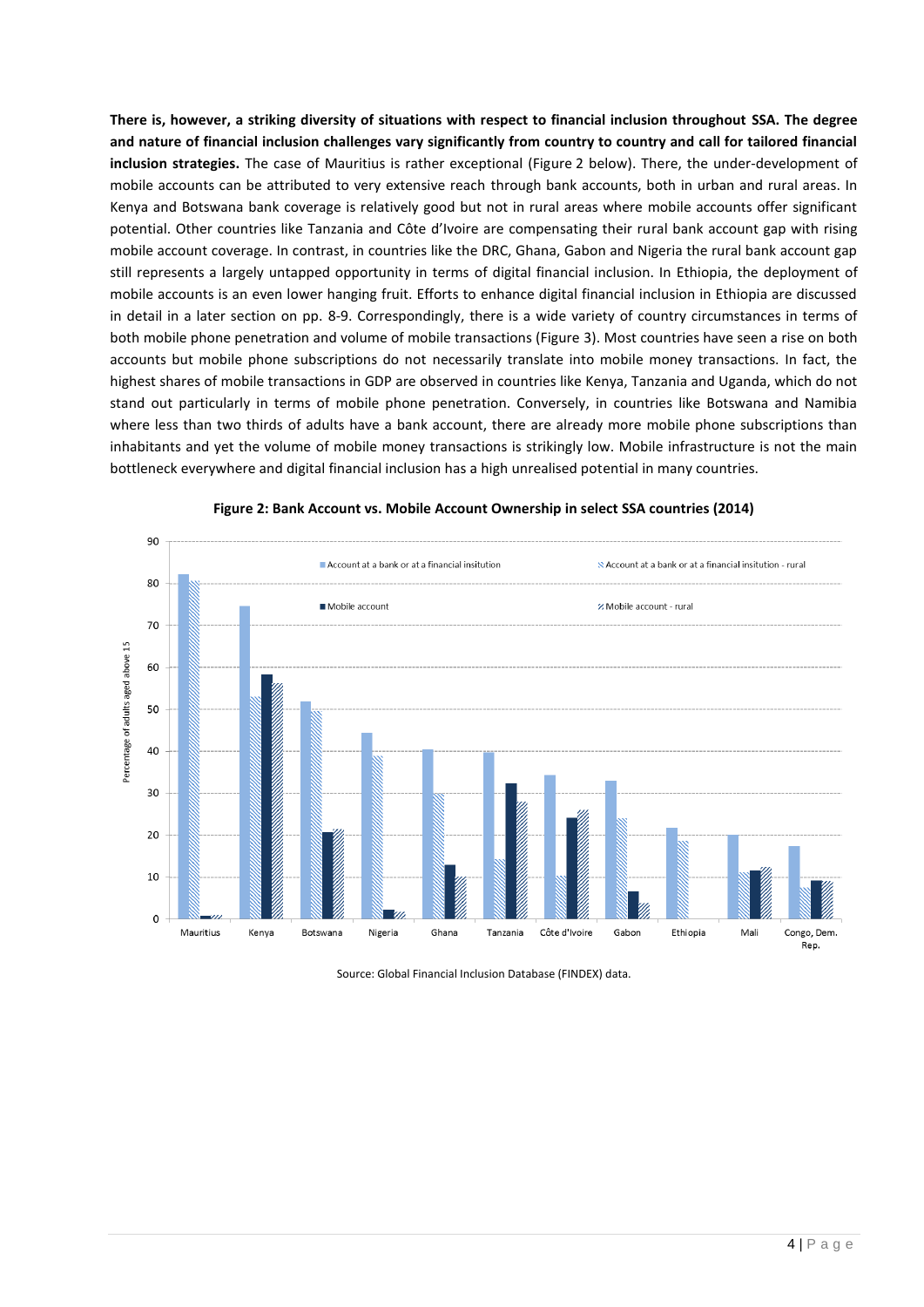

**Figure 3: Value of Mobile Money Transactions vs. Mobile Phone Subscriptions in select SSA countries**

Source: Financial Access Survey (FAS), IMF; International Telecommunication Union (TBC).

#### *Digital Financial Inclusion of SMEs and Female Entrepreneurs*

**Minerva Kotei (SME Finance Forum) remarked that the SME financing gap continues to be a structural feature of developing economies.** Even in countries that have policy measures to support SMEs, the problem still prevails. According to IFC, there are about 400 million SMEs that have unmatched credit needs. About half of these are from developing markets, representing 175-220 million SMEs in developing countries with unmatched credit needs of USD 2.1-2.6 trillion. Of these, it is estimated that 81 million SMEs are based in SSA, with an outstanding credit gap of USD 132 billion. This gap represents a major credit opportunity for FinTechs, non-bank SME lenders and banks to explore. McKinsey estimates that SME banking revenues in developing markets globally totalled USD 377 billion in 2015 (Manyika, Lund, Singer, White and Berry, 2016). A profitable SME banking model that tackles key SME-financing challenges simultaneously is needed for banks to benefit from this opportunity. The key risk of SMEs, credit risk, is well known. In addition, SMEs are expensive for banks to serve, especially given the small average size of transactions and corresponding revenue per account, generating opportunities for digitization. Transactional and alternative data can help to address the SME financing conundrum (GPFI, SME Finance Forum, Germany 2017, World Bank, 2017).

**Many non-bank SME lenders are leapfrogging commercial banks by providing funding to SMEs utilising alternative data.** However, there have also been collaborations between SME lenders and banks. Both sides recognise that they have limits individually but that if they come together, opportunities arise. Digital SME lenders also partner amongst themselves, with other alternative lenders from the non-bank financial sector, and with cloud-based providers.

**There are four institutional models that rely on alternative data streams for SME lending.** The first are SME marketplace lenders. These non-bank digital

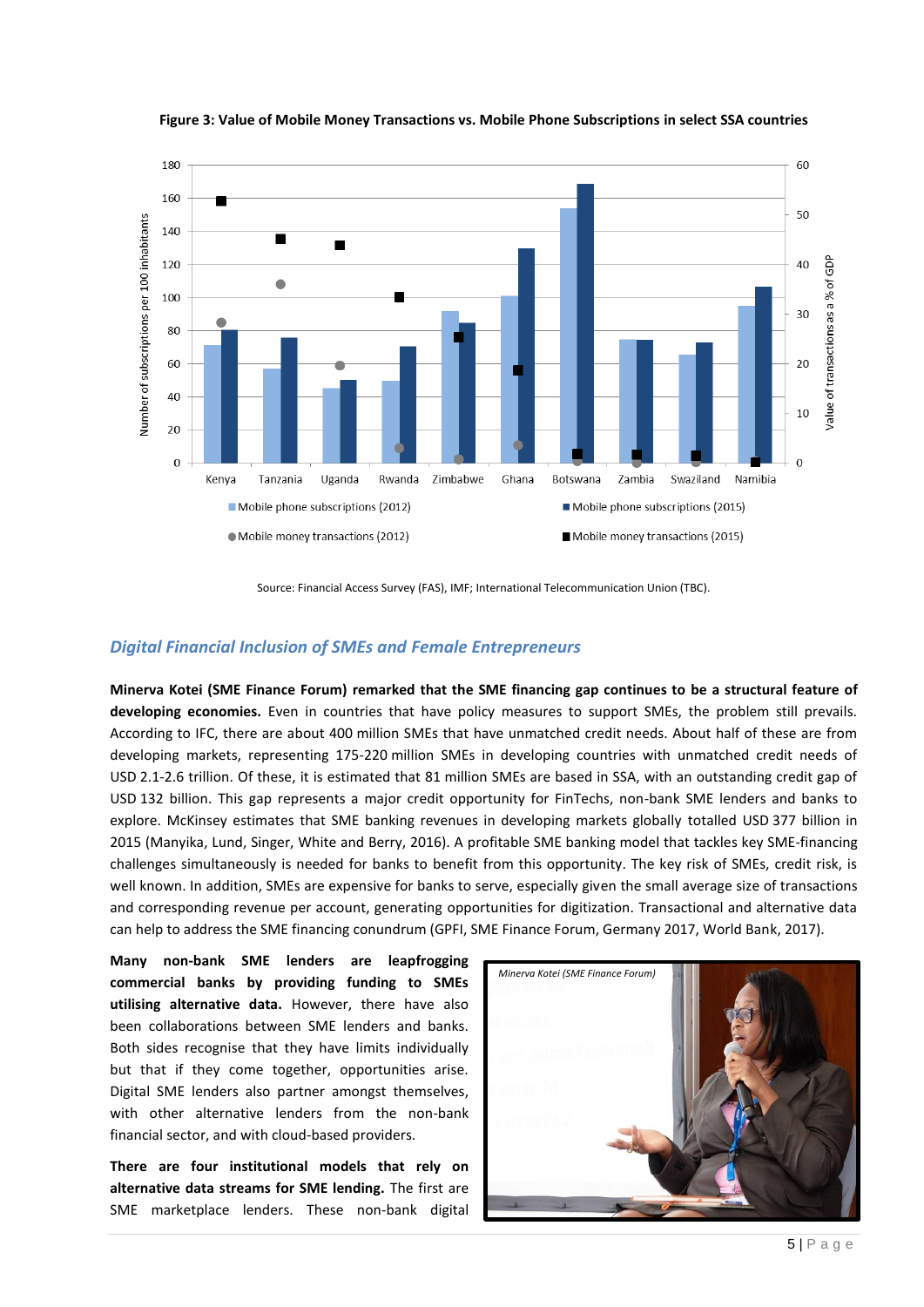lenders originate SMEs loans via platforms connecting SME borrowers to their own balance sheet or to third party investors. Their use of alternative SME data allows them to increase the pool of eligible SMEs and to simplify, speed up and lower the cost of SME credit. The second model is provided by global digital corporates who leverage their proprietary big data to offer SME finance. The third is mobile database lending platforms (e.g. Saficom, CBA's M-Shwari, Sanctuary, KCB's M-PESA, and Zuna in Zambia), which use mobile and mobile e-money services transaction history to score the creditworthiness of first-time borrowers. The fourth model is supply-chain finance platforms, which are becoming increasingly common in SSA. GoFinance in Tanzania, for instance, analyses the supply-chain structure as well as sales and delivery data within a given supply chain to provide financial solutions for SMEs. They can lend as much as USD 30k to SMEs, utilising alternative data to manage risk. Existing bank players have also launched their own database platforms, including Kenya's Equity Bank and Airtel's Equitel.

**Of the 81 million SMEs in SSA with a financing gap, 12 million have one or more female entrepreneurs.** Womenowned SMEs encounter the many challenges SMEs face to an even greater degree. It is therefore important to focus on female-owned businesses and entrepreneurs to avoid 'losing' them in the system, with the attendant opportunity costs for the economy. For women entrepreneurs, a world research ecosystem is needed to address the barriers that women face in accessing financial services. There is a need to go beyond solely reaching existing women entrepreneurs to actually make it easier for more women to become entrepreneurs by breaking down some of the barriers that they face. The SME Finance Forum is working with its FinTech members to see how they can partner with banks to apply technological innovation to boost financial access for women entrepreneurs.

**Once again, the key is to balance equity and innovation and to ensure that there is a competitive market where SMEs can thrive and banks can add value to SMEs.** The good news is that market players have really stepped up to capture opportunities available to cater to SMEs and that the market is growing very fast. They are able to circumvent problems using machine learning and digital data to manage risk, and they are able to provide financial services very quickly and effectively. Increasingly innovative uses of transactional and alternative data to cater digitally to native entrepreneurs are to be expected. New forms of collaboration between banks, supply chains and FinTechs will continue to emerge.

#### *Digital Financial Inclusion: Opportunities and Challenges*



**One key achievement of the G20's GPFI has been to establish a consensus that digital financial inclusion is desirable and a priority because it can boost productivity and growth, improve transparency, increase tax revenues and enhance the efficiency of public expenditure and transfers** (Better Than Cash Alliance, 2016). The four High-Level Principles for Digital Financial Inclusion are: (1) promoting a digital approach to financial inclusion, (2) balancing risk and innovation to achieve financial inclusion, (3) creating an enabling legal and regulatory framework, and (4) expanding the digital financial services infrastructure ecosystem (GPFI, 2016).

**Volker Hey (BMZ) underscored that financial inclusion empowers individuals and businesses to fully tap their potential and goes far beyond simply providing better access to financial services for individuals and SMEs.** Increasing access to adequate financial services enables people to better manage their economic lives and gives people the freedom and capability to make their own decisions so as to

shape their own lives. Financial inclusion contributes to tackling inequality in an era when in-country social and economic inequalities are on the rise in many countries. It can help to reduce poverty at a time when 10% of the world's population still lives on less than USD 2/day and livelihoods are increasingly endangered by climate-related risks like floods or drought.

**For digital financial solutions to open up new opportunities, products have to be designed with the end-user in mind.** The arrival of new actors – including Telcos and FinTechs – and changing business models (based on big data, agents instead of bank branches etc.) brings new challenges and risks, both from a private sector and policy-maker's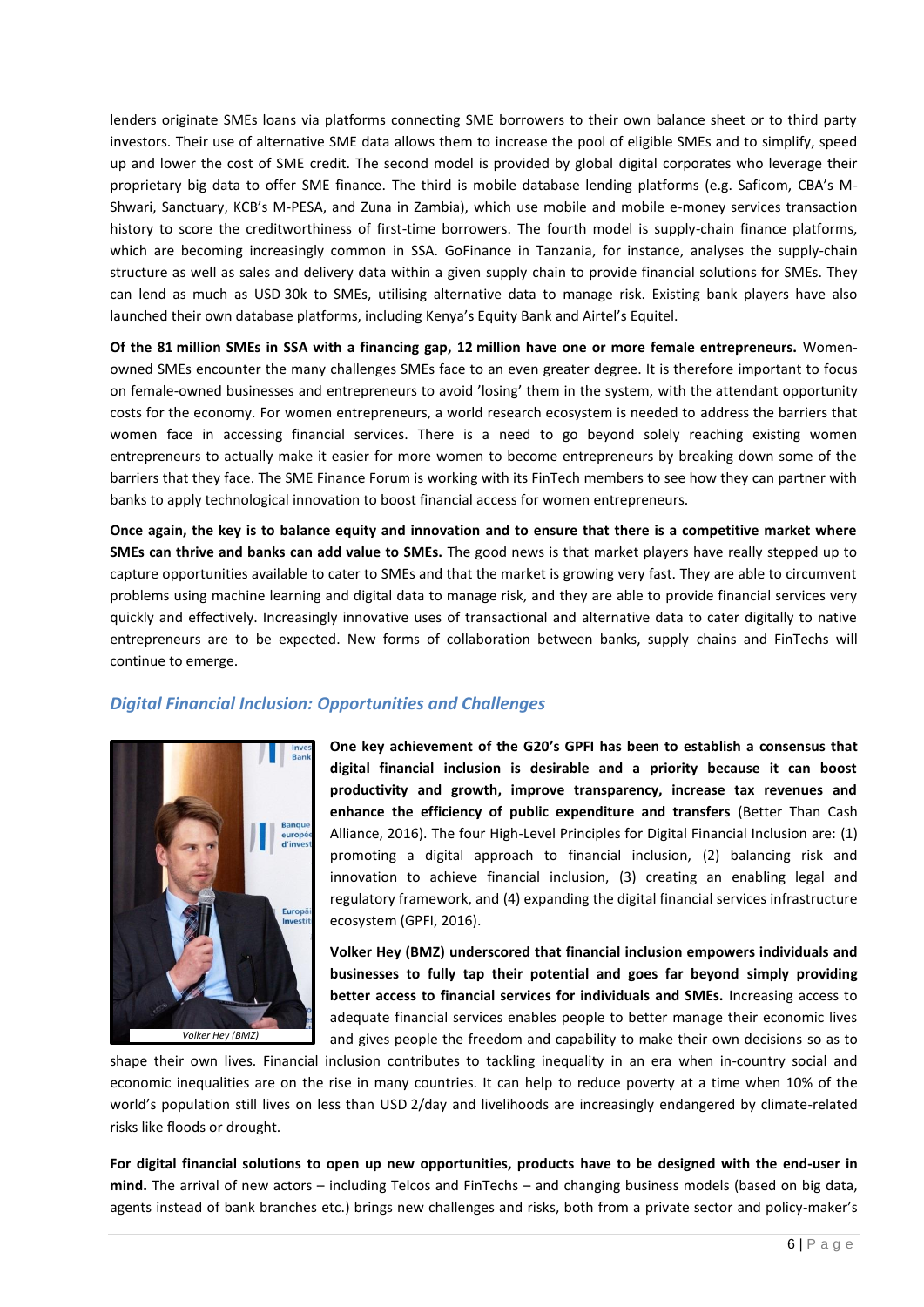perspective. Originally, FinTechs were expected to disrupt or even supplant traditional banking models. Incumbent financial institutions are indeed under enormous pressure to cut the cost of their services (World Economic Forum, 2017). However, collaboration between banks and FinTechs is becoming the norm rather than the exception as FinTechs leverage banks to achieve scale and banks acquire FinTechs to obtain innovative technology at between a third and a quarter of the cost of in-house development (Kelly, Ferenzy and McGrath, 2017).

**From a regulatory and supervisory perspective, a first set of challenges concerns trust and consumer confidence. Striking the right balance between leveraging opportunities and safeguarding against risks is critical to reaping the benefits of digital finance.** Unfortunately, regulatory and supervisory capacity has generally not kept pace with changing market dynamics. Trust in digital financial services is under threat by a number of challenges including agent fraud, system failure, weak data security and privacy, and questionable safety of customer funds, particularly where non-bank players are involved. Technological advances carry with them significant compliance issues, including Know Your Customer and AML-CFT procedures, especially in countries with ineffective identification. These advances also create challenges in terms of maintaining a level playing field for service providers.

**Consumer data protection, privacy and insolvency risks need to be addressed, especially given the vulnerability of customers and the common lack of financial education and awareness.** Consumers need to gain trust as this is new technology for most of them and they need to understand what will happen to their funds in the event of insolvency. For instance, in the case of a non-bank financial intermediary with funds sitting in a trust account, what happens with the funds in case the Telco runs into insolvency issues? Further, the integration of Telcos and non-banks in the financial system raises the question of the ownership of the data created by mobile banking. Where regulation of market conduct is ineffective, digital financial service agents may abuse the process or have a negative customer relationship. This can have negative effects on the ecosystem and on future adoption of similar services or products.

**Supervising the agent-principal relationship is also a challenge, considering the importance of market behaviour and consumer protection.** Generally, in the agent-principal relationship, monitoring and penalties are supposed to be provided by the principal. As agents are managed by the principal, the latter should therefore be liable in the event of any misconduct committed by the agent. However, the wider the network of agents, the more challenging the monitoring of agent behaviour becomes and the higher the odds of abusive practice affecting end-users. In response, regulators and supervisors have innovated and started sampling agents, penalising those that get caught, and creating reporting mechanisms through which consumers can lodge a complaint. There are good examples of Memoranda of Understanding (MoU) between the Central Bank, which regulates financial intermediaries, and MNO regulators, which regulate the digital side of the product. In most SSA countries, the court system may not provide an efficient mechanism to resolve commercial or consumer-related disputes. Alternative dispute resolution mechanisms codified in the regulation can offer solutions to these inefficiencies.

**The second set of challenges has to do with inclusion. Distribution outlets can be insufficiently accessible and acceptance by target populations low.** Banks have been slow to engage with Telcos to develop more inclusive services and products. A third of all mobile money accounts are inactive, meaning that they have not seen any transactions for 3 months. This raises the question as to whether inclusion should be defined as having a point-ofaccess or, rather, services that customers actually use, be they savings, credit or insurance services. Trust in digital financial services can be enhanced by paying attention to financial risks and the take-up of digital financial services at the bottom of the pyramid, boosted by ensuring that regulation safeguards the interests and rights of the poorest end-users. Biometrics can address many of the issues associated with the lack or unreliability of identity mechanisms while digital footprints can be used as a source of credit referencing. As a corollary, regulators need to ensure that digital identities are not abused. Regulatory supervision for data management, i.e. the collection, storage and protection of data, must be provided. The issues of identity protection and cybersecurity are critical.

**Kennedy Komba (AFI) emphasised the importance of clearly articulating the policy objectives, of promoting proportionality and a risk-based approach to regulation, and of data in decision-making, product design and policy reforms.** Some countries have articulated their policy objectives within the law itself, giving the Ministry of Finance or the Central Bank the remit for working on financial inclusion. Indeed, financial inclusion is increasingly becoming part of the mandate of Central Banks. Transparency is important: the public needs to be able to know what the Central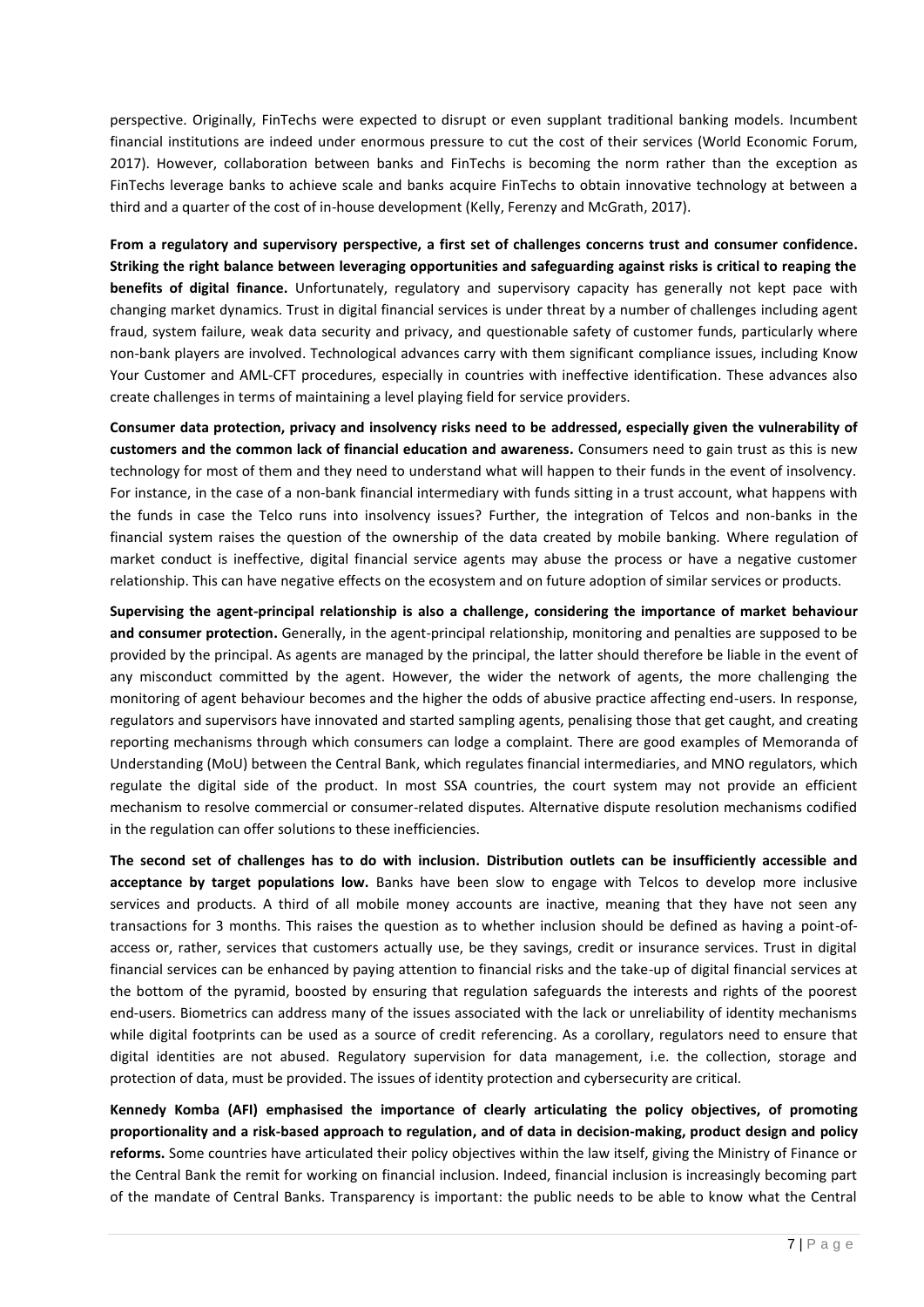Bank is doing for financial inclusion. This ensures certainty and consistency, a prerequisite for private sector confidence and investment.



**Central banks are mandated to promote and protect financial stability, but they need to balance this mandate with the need to foster financial inclusion.** An enabling environment needs to be proportional and riskbased so that the cost of compliance is not excessive. Regulation needs to be flexible and broad-based. A very detailed regulation will soon be overtaken by market changes and thus require frequent reviews and amendments that involve a lengthy legislature process. New underwriting models may impact credit quality and macroeconomic variables as well, including new risk management practices. Against this background, it is crucial to foster collaboration at the international level, including in terms of peer learning about what works

best to build trust amongst private actors and amongst regulators who may not want to allow certain products on the assumption that inherent risks may affect financial stability.

**A third set of challenges has to do with interoperability, and how to connect the various market players to allow for seamless transactions.** The key is to consider the value proposition for both the private and the public sectors, including in terms of interoperability. When a regulatory framework does not take into consideration the different value propositions, conflicts can arise within the market about whether the service should be offered through a bankled model or a non-bank model. In some markets, there is competition between several players while in others there is a single dominant player. In some countries, the lion's share of growth in financial transactions has taken the form of Over-the-Counter (OTC) activity, where a mobile money agent performs transactions on behalf of customers.

**As a country's mobile money market develops, attention should shift from facilitating investments to ensuring appropriate competition, aligning competition between banks and non-banks to enhance financial inclusion and making the regulatory frameworks of both sectors compatible.** In a world of connected products, systems and people, it is necessary to make connected solutions for financial inclusion. FinTechs encompass a wide array of business processes, including payments, investments, lending, insurance, wealth management, digital currency and big-data analysis in the form of B2C, B2B, C2C that may complement, overlap, compete, or disrupt banking operations. Indeed, banks are concerned that non-banking institutions have an advantage over them while some non-banks are currently complaining that banks are presenting obstacles for them to interact with clients through banking operations. Therefore, regulators should be pro-technology but remain technologically neutral. Technology neutrality means that regulation designed to ensure consumer protection and financial stability should describe the result to be achieved, but should allow market players to adopt whatever technology is most appropriate to achieve the result. The same regulatory principles should apply to all types of market player and regulators should refrain from using regulations as a means to push the market towards a particular structure. Some financial inclusion products may look cost-effective at a low scale and yet lock domestic end-users into out-of-date and localised payment systems, preventing them from benefiting from innovation.

#### *Going the Extra Mile: Engaging the Bottom of the Pyramid*

**The role that FinTechs and banks play in inclusive finance is determined by a number of factors, including financial sector and Telco regulation. The market environment also matters**, in terms of infrastructure, urban/rural split, literacy and poverty levels and mobile penetration. Finally, government policies also play a role. The case of Ethiopia can be used to illustrate the role played by these three elements and how they need to be taken into consideration to extend financial inclusion at the bottom of the pyramid.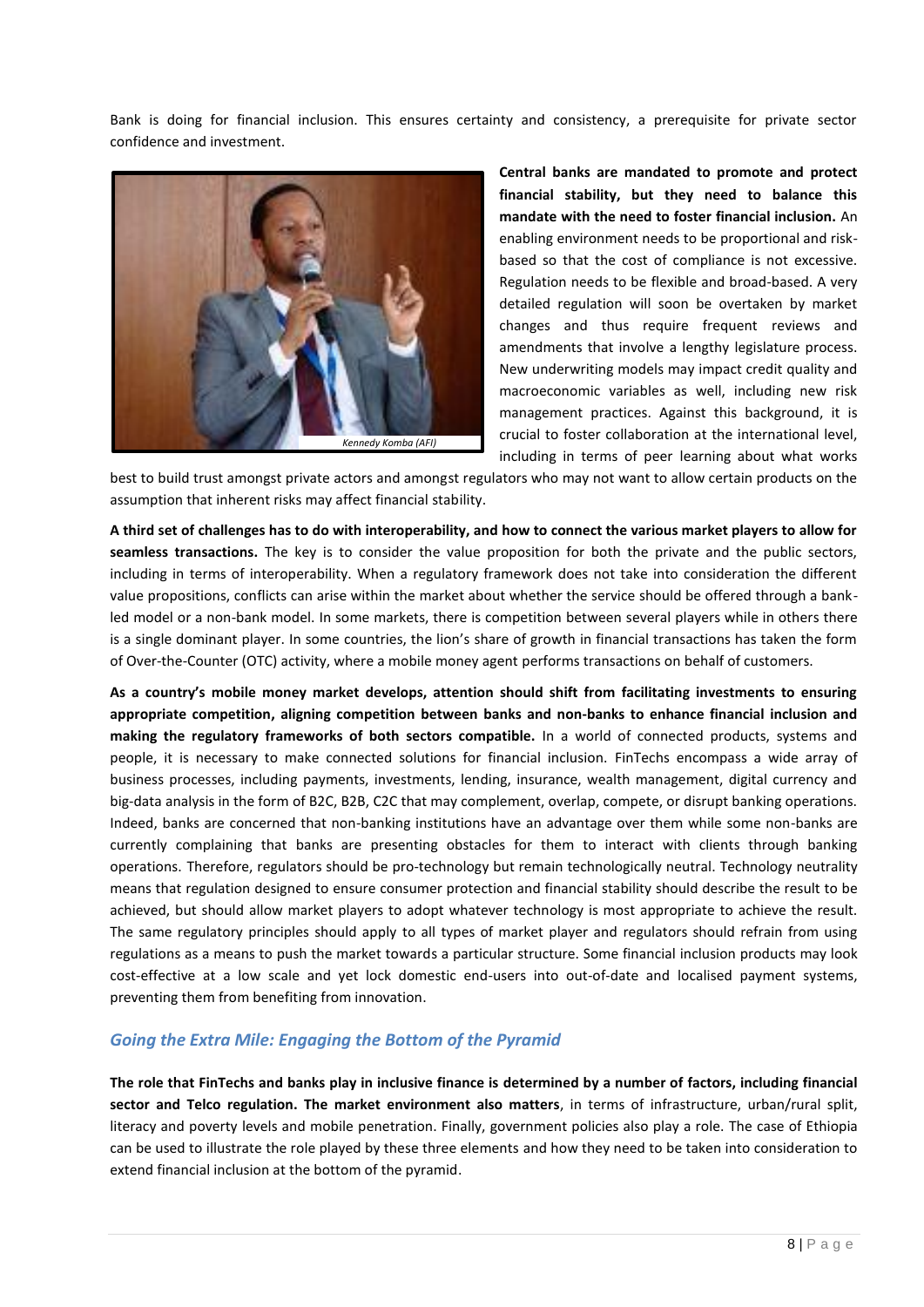**Thierry Artaud (M-BIRR) illustrated how M-BIRR aims at contributing to financial inclusion in the Ethiopian environment through a multi-stakeholder partnership**.<sup>6</sup> It uses a bank-led model whereby its services are provided by financial institutions. In practice, six local financial institutions have a partnership with M-BIRR, and with Ethiopia Telecom. The agents are the agents of the partnering banks and MFIs, not of the Telco. Regardless which of the six banks the customer is with, M-BIRR mobile money services are completely inter-operable, as in the case of M-PESA. He praised the Government of Ethiopia for taking some important decisions in favour of financial inclusion. Ethiopia's Growth and Transition Plan II foresees a rise in the number of bank branches from 2 868 in 2014/15 to 5 736 by 2019/20. Similarly, MFIs are expected to create roughly 15k points-of-presence within five years. These targets are impossible to achieve using a brick-and-mortar approach – only an agent banking model will enable these financial institutions to meet these targets.



l

**Problems associated with local market conditions also have to be addressed for digital financial services to succeed.** Agent banking works well in Ethiopia where 85% of the population is rural. With only 22% of the population formally banked, mobile banking can in principle significantly help financial inclusion. However, as Ethiopia has one of the lowest rates of mobile phone penetration in the world, M-BIRR has innovated by allowing customers to have a mobile account without a mobile phone. The way around the low rate of mobile penetration is through a

so-called "PIN card", which is a Personal Identification Number combined with a beneficiary card. Endusers can go to their agent and conduct financial transactions using their PIN card via

their agent's mobile phone. M-BIRR has also partnered with the Ethiopian Ministry of Finance and with International Organisations to enable social and aid payments via electronic means. Personal identification helps to prevent transfers to "ghost users", i.e. fake multiple accounts.

**Persons with disabilities in SSA are often the poorest of the poor.** When they are excluded, they are not productive, do not pay taxes, and become dependent. Even those who support them will not progress as fast as they otherwise could. M-BIRR's NFC bracelet (Exhibit 1), called 'the watch' is designed for people who cannot operate a phone, and is particularly targeted at disabled people. NFC is a set of [communication](https://en.wikipedia.org/wiki/Communications_protocol)  [protocols](https://en.wikipedia.org/wiki/Communications_protocol) that enable two electronic devices, one of which is usually a portable device such as a [smartphone,](https://en.wikipedia.org/wiki/Smartphone) to establish [communication](https://en.wikipedia.org/wiki/Data_communication) by bringing them within 4 cm of each other. Agents assist people using the bracelet within their own local community, saving them from having to travel long distances. Older and disabled users can go to their regular shop and get

**Exhibit 1: Digital Financial Inclusion via an NFC Bracelet (Photo credit: M-BIRR)**



help carrying out digital banking transactions. M-Birr won a UN award for this innovation.

 $^6$  Ethiopia is the second-largest country in SSA, with an estimated population of 93 million inhabitants in 2017. Private mobile operators are not allowed in Ethiopia under current regulations. Only financial institutions, i.e. banks and micro-finance institutions (MFIs), which must also be wholly Ethiopian-owned, are authorised to provide financial services. In Ethiopia, Telcos must therefore partner with a local financial institution if they wish to provide digital financial services.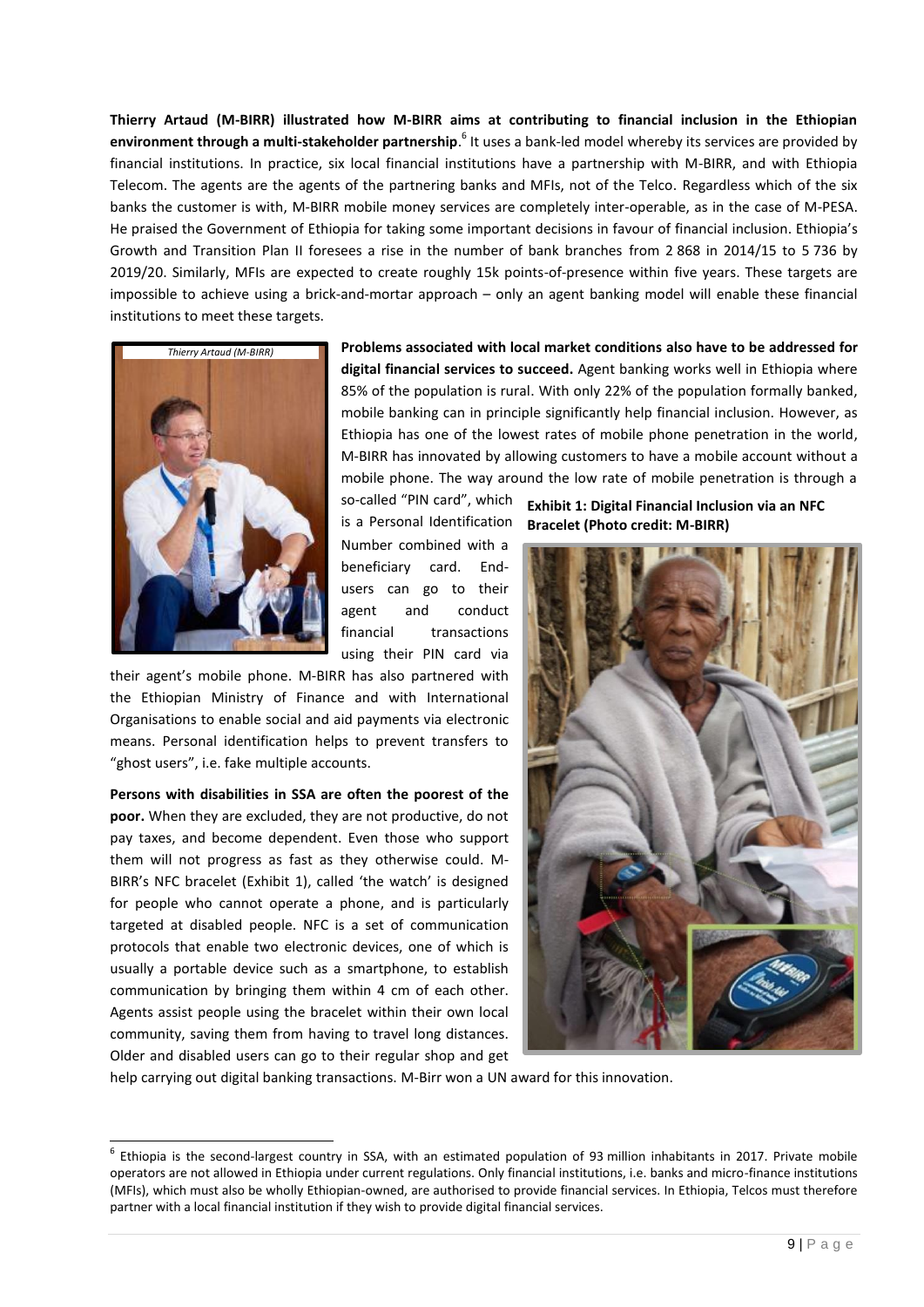**However, two significant and closely-related challenges to expanding financial inclusion remain financial literacy and consumer mindset.** Ethiopia is a cash-based society and customers do not necessarily understand the concept of accounts. According to the 2015 S&P Global FinLit Survey, less than a third of Ethiopian adults are financially literate. The challenge is to convince these customers to save their money in an account rather than to store it in cash form.

**Gender is a crucial factor of success.** In this respect, an enlightening example is the case of MasterCard's financial inclusion programme in Nigeria launched in 2014. The initially unsatisfactory results came as a surprise to the programme designers. In particular, there was a real lack of take-up amongst women. Upon analysis, this was discovered to be due to the programme's gender-neutral design. The number of registered female users soared once MasterCard understood that the majority of women worked with community-based organisations, and offered transportation to the identification (ID) centres through these organisations.

**GIZ (Deutsche Gesellschaft für Internationale Zusammenarbeit)'s experience with insurance in Ghana helps to illustrate the importance of a multi-stakeholder comprehensive and coherent approach to digital financial inclusion.**  The project 'Promoting Insurance in Ghana' (PromIGH) aims to improve access to and usage of insurance products by low-income households and small-scale enterprises. The programme works on a number of levels. GIZ advises Ghana's insurance regulator, the National Insurance Commission, on the development and implementation of a regulatory framework for insurance and micro-insurance, seeking to strike the right balance between compliance with international insurance standards, and tailoring regulation to the Ghanaian context while creating an enabling environment that does not stifle innovation. The programme also works with a large network of local and international partners to build expertise and technical know-how in the insurance industry. Finally, since end-users in Ghana are often insufficiently informed about the concept and benefits of insurance, the programme also supports insurance awareness campaigns including through print, radio and movie delivery channels. This helps build trust and empowers potential policyholders to make informed decisions.



**Partnerships are also essential to make the best of remittance flows. In SSA, remittances are playing an increasingly significant role for poverty alleviation and development finance.** AFI has entered into a partnership with Mastercard, GSMA, and VISA on cross-border digital transactions, where AFI is providing market knowledge. Mastercard is building on its work with refugees by supporting remittance flows. The remittance payment channel is an increasingly important channel for refugees and their families and Mastercard is working with several partners such as Western Union and UNHCR, with the aim of easing access and reducing costs. There is also a partnership between Western Union and MTM.

**Louise Holden (Mastercard) reckoned that the challenges of universal financial inclusion cannot be met without strong multi-stakeholder partnerships: it is not without reason that partnerships are enshrined in the Sustainable Development Goals (SDGs)**, specifically SDG 17 ('Revitalize the global

partnership for sustainable development') and particularly its 'multi-stakeholder partnerships target. The active engagement and support of many stakeholders is needed, including the private sector, civil society, governments and a number of organisations. Partnerships enable partners to play to their strengths, and to share skills, people and assets. However, partnerships require a lot of work to develop and sustain.

**The first rule to strike a successful partnership is to build a shared vision.** Partners don't need to have the exact same goals but there needs to be a common vision that is driven by each partner's leaders from top to bottom. The second rule is for partners to play to their strengths. For instance, as a global technology company in the payments industry, Mastercard is good at digital payments, innovation and execution. But other organisations are more experienced and better equipped in other areas. For example UNHCR as well as all of the operational NGOs in the sector: Red Cross, Mercy Corps, are specialist in many areas including evaluating and assessing the needs of refugees. It's important for partners to be very clear about what they bring to the table and focus on their respective core strengths.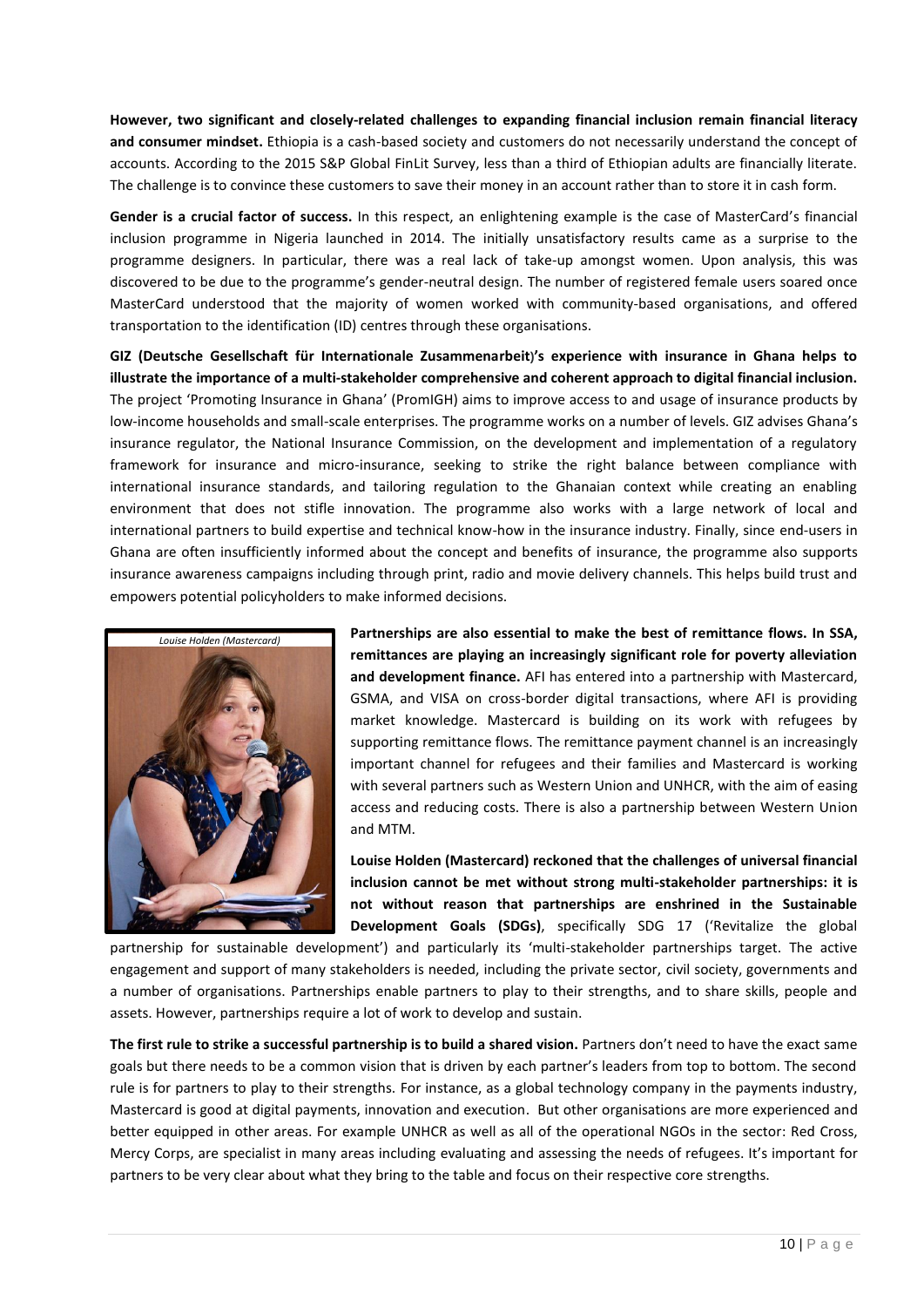**The backing and sponsorship of the national government are also necessary as they are able to provide authorisation, funding and traction to drive the process.** There needs to be trust between the private sector and the public sector, all the more so when looking at market-wide scale-inclusive programmes like digitising social protection programmes. While not-for-profit organisations play an important role for financial inclusion, the bulk of the inclusion is actually carried out by for-profit organisations. For-profit players need a commercial business case to engage, even if the profit margins are not necessarily comparable to that of their core business. If there is a commercial business case, for-profit organisations are potentially able to commit investment and funds for longer periods – those periods often extend beyond a philanthropic period which can be subject to changing political or social agendas. Longer-term investments are sustainable investments, able to effect scale change.

### **Box 1: The Digital Agenda of the German Development Cooperation (GIZ) and the G20 High-Level Principles for Digital Financial Inclusion**

The *Digital Agenda* of the German Development Cooperation holds that responsible traditional and digital finance alike require an integrated "three-pillar approach":

- 1. Consumer protection and supervision need to keep pace with the rapid changes in the industry. Rapid developments in the field of digital financial services require policymakers to re-think and adapt their consumer protection policies.
- 2. Through codes and standards, the digital financial industry can contribute to increasing financial inclusion in a responsible manner and complement the efforts of regulatory and supervisory bodies.
- 3. Financial literacy and capability need to be promoted amongst end-users: digital services are only useful if people understand and know how to use them.

The G20 High-Level Principles for Digital Financial Inclusion adopted in 2016 in Hangzhou provide important guidance for concrete action:

- *Condense the existing evidence and the knowledge and experience of all stakeholders.* Platforms such as the G20 have the potential to identify and share promising examples, strengthen networks, promote collaboration and peer-to-peer learning between relevant stakeholders and thus pave the way for successful implementation.
- *Tailor programme design and policy to the country's context and the characteristics and behaviour of the financially excluded.* In some markets, there is a failure to offer financial services beyond mobile transfers, such as small loans and savings accounts, to a large segment of excluded and underserved households. The case of Mastercard in Nigeria underlines the importance of being client-focused and of understanding endusers and how they take up and manage the services. International SME policy guidelines should apply to financial institutions and SME lenders and help them identify specific strategies for excluded entrepreneurs, including female entrepreneurs.
- *Create an enabling environment,* bearing in mind that inefficient regulatory and legal approaches can have an adverse effect on financial inclusion:
	- Offer a fair, open, level playing field;
	- Provide clear market participation rules;
	- Carefully assess the relevant risks from a market, provider and consumer perspective;
	- Regulate principal-agent and principal-client relationships to safeguard the consumer;
	- Ensure that a framework can be supervised with the required capacity and resources.
- *Support the development of the digital finance infrastructure.* In terms of mobile access and internet access, while urban areas are generally well served, in rural areas there is still a significant coverage gap.
- *Lead by example.* IFIs/DFIs and international platforms like the G20 can make an important contribution. However, the implementation rests with local players such as governmental authorities, private sector operators, etc. Governments can become mobile money customers themselves and that can have a significant impact if mobile payments increase formality and eventually the tax base. Government-to-Consumers and Government-to-Business e-payments increase administrative efficiency, limit room for corruption and leakages, help mobile payment platforms scale up and incentivise end-users to adopt them. They also reduce liquidity management issues and central banks benefit from lower currency management costs.